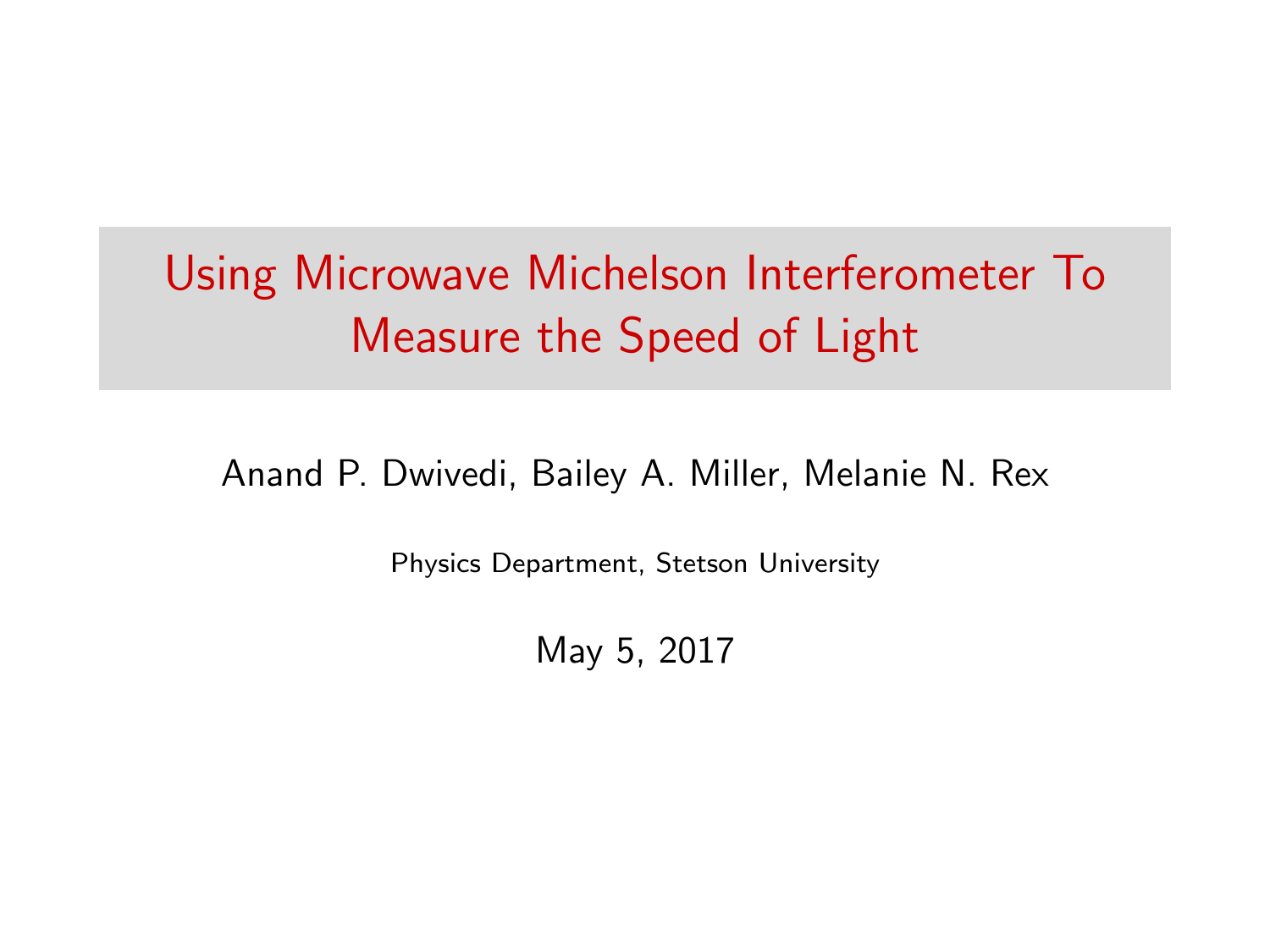## **Outline**

- $\blacktriangleright$  Importance
- $\blacktriangleright$  Michelson Interferometer Overview
- $\blacktriangleright$  Experimental Setup
- $\blacktriangleright$  Procedure
- $\blacktriangleright$  Data Collection
- $\blacktriangleright$  Results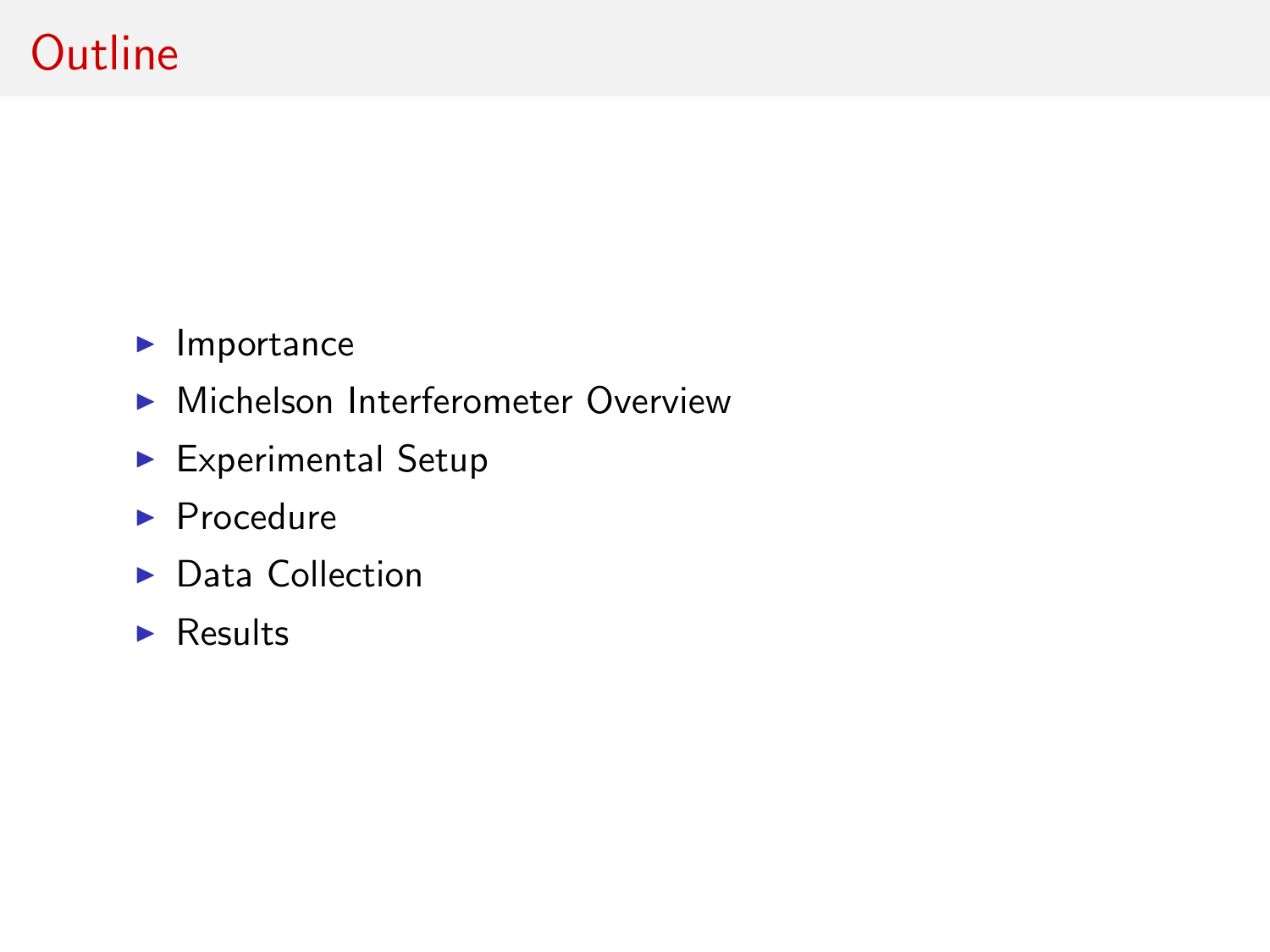## The Cosmic Speed Limit

- $\blacktriangleright$  How fast electromagnetic waves travel in vacuum
- $\triangleright$  Maximum speed at which any information may travel
- $\triangleright$  Many of the greatest scientific discoveries could not have arisen without knowledge of the speed of light
- $\triangleright$  Speed of light in vacuum is different than in air
	- $\blacktriangleright$  index of refraction of air, n = 1.0003

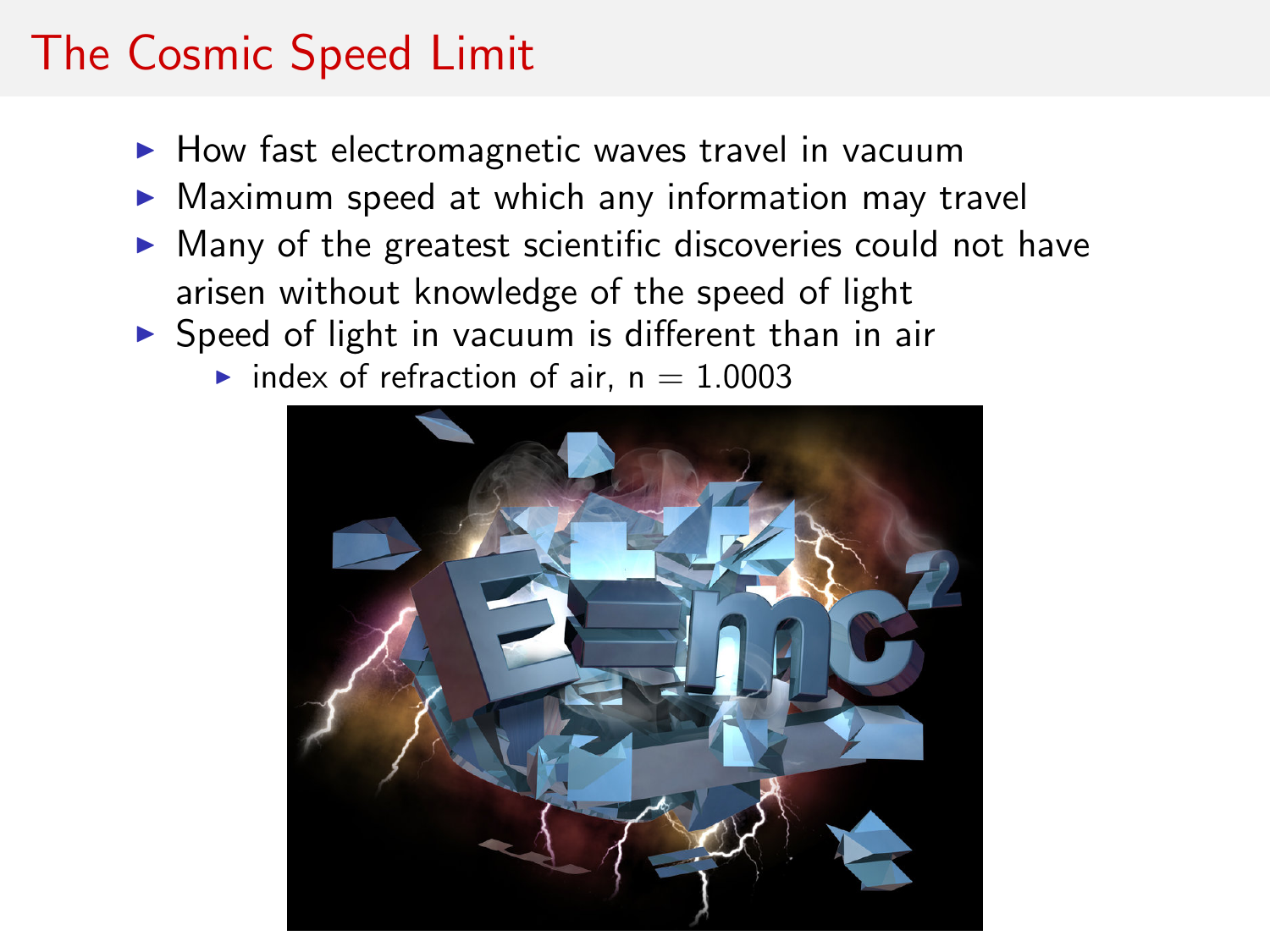#### Michelson Interferometer

Microwaves, just like any other waves, can be Doppler shifted. The microwave detector received waves that were shifted to lower frequencies along with unshifted waves

 $\triangleright$  we used the resulting phenomena to calculate the value of c



Figure 1: Schematic Diagram of microwave Michelson Interferometer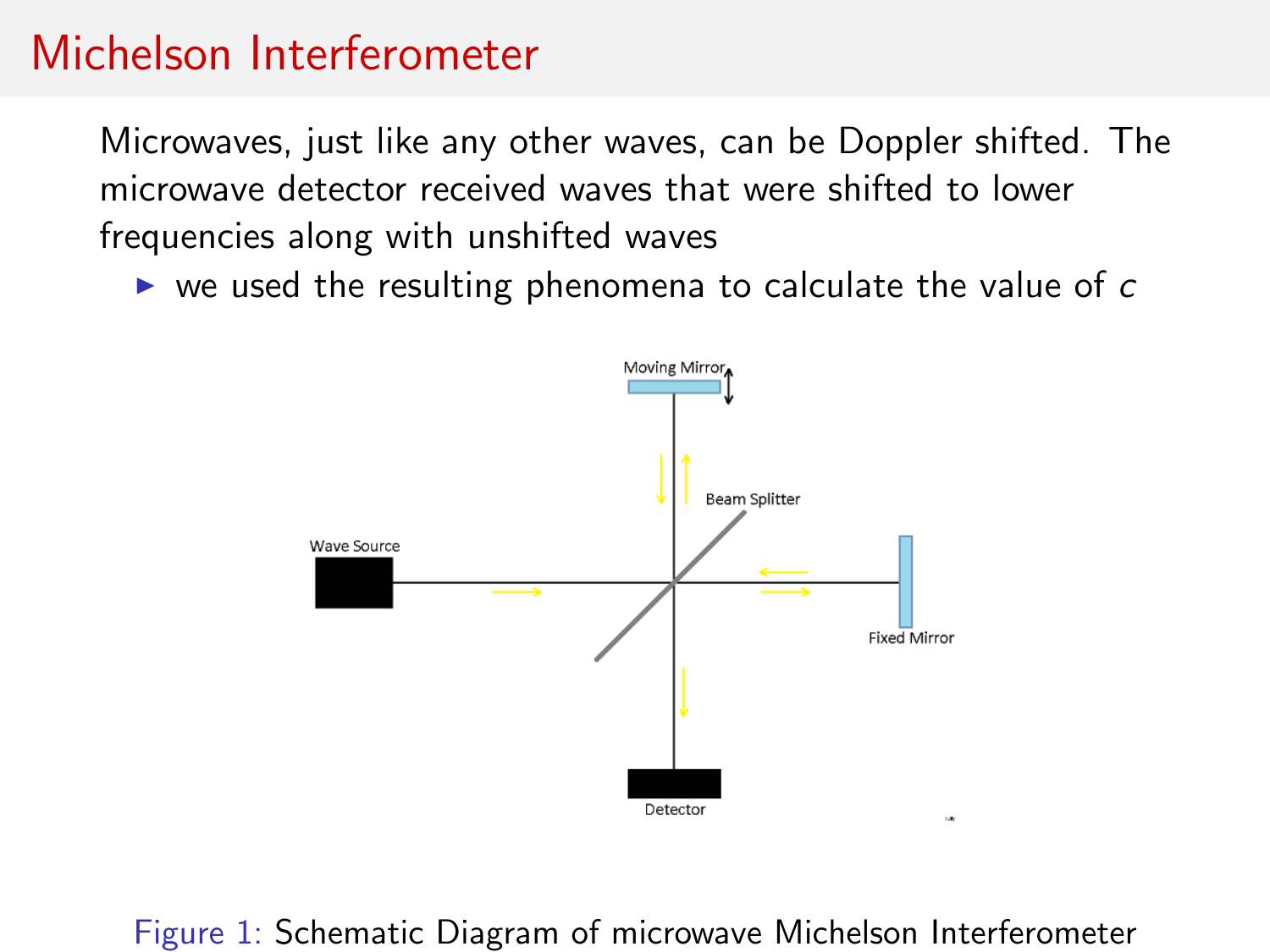# Equipment

- $\blacktriangleright$  Microwave Source
- $\blacktriangleright$  Fiberboard beam splitter
- $\blacktriangleright$  Fixed mirror
- $\blacktriangleright$  Movable mirror
- $\blacktriangleright$  Air Track and glider
- $\blacktriangleright$  Photogate
- $\blacktriangleright$  Detector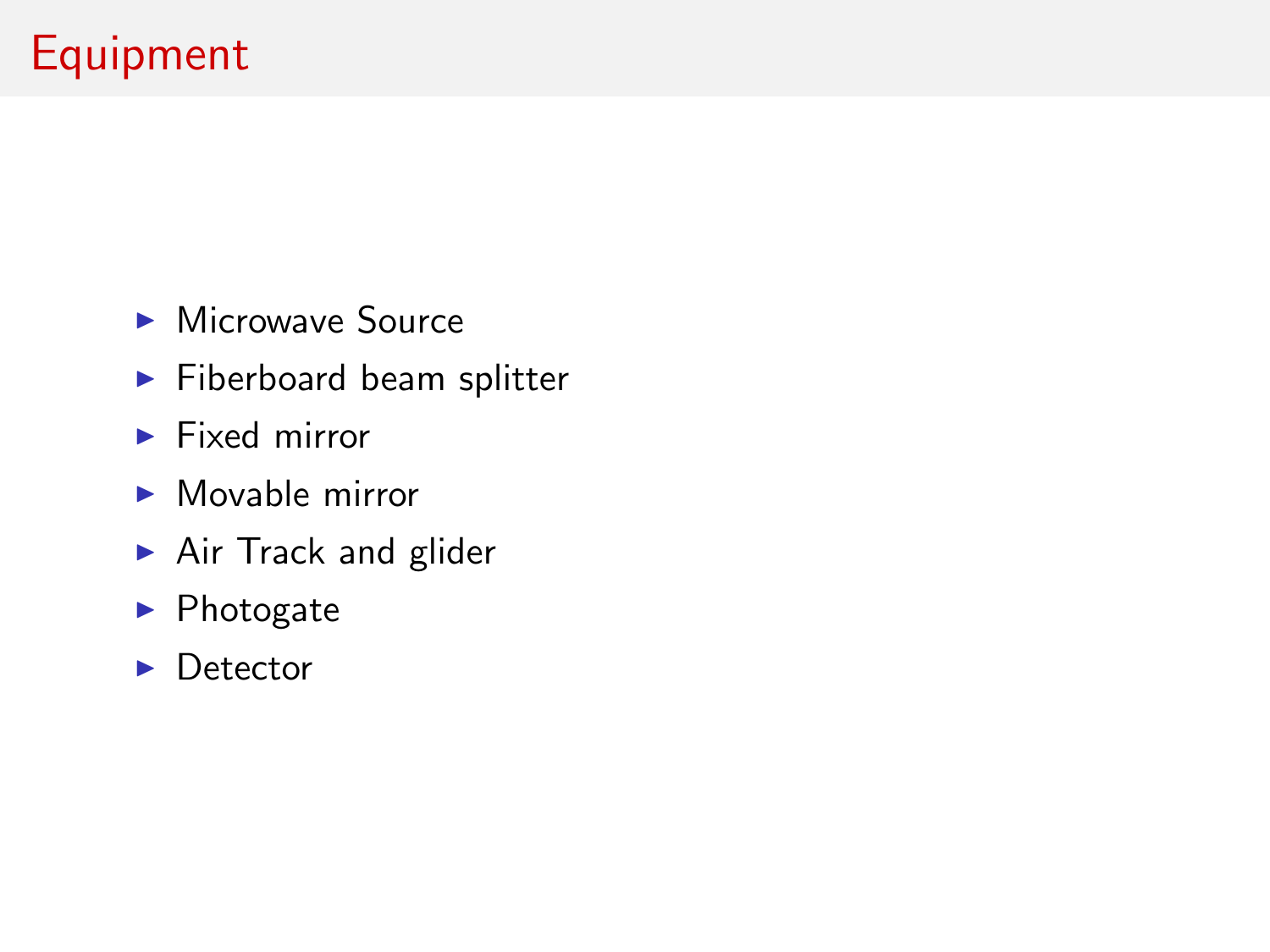## Experimental Setup



Figure 2: Schematic Diagram of experimental setup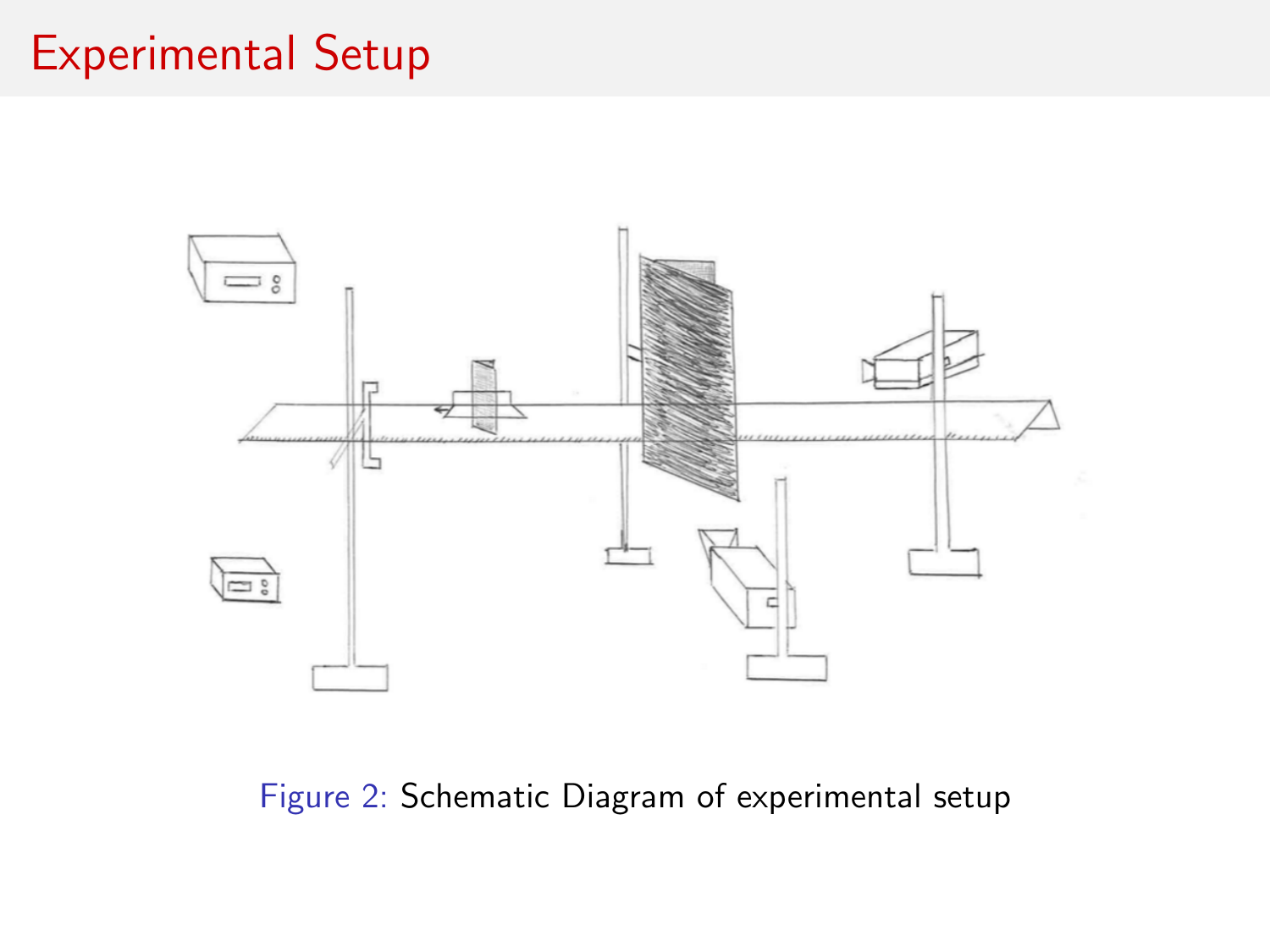#### Data Collection

 $\blacktriangleright$  Frequency at which the microwaves are emitted

$$
f = 10.525GHz \tag{1}
$$

 $\blacktriangleright$  Average speed of glider

$$
v = \frac{d}{t_{v1} - t_{v2}}\tag{2}
$$

 $\blacktriangleright$  Average beat frequency

$$
B = \frac{N_B}{t_{B1} - t_{B2}}\tag{3}
$$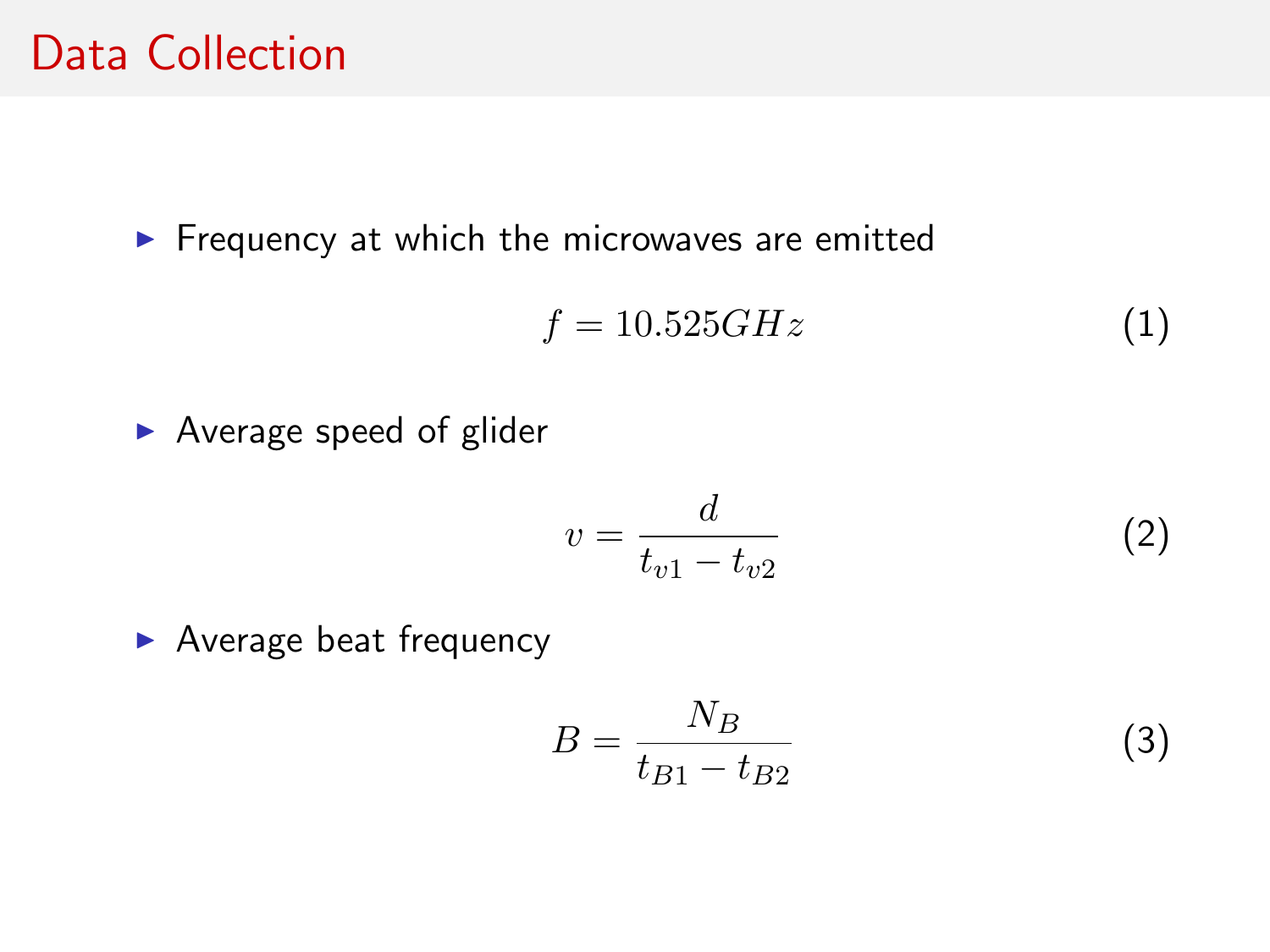#### Data Collection



Figure 3: Potential vs Time graph for beat frequency



Figure 4: Potential vs Time graph for photogate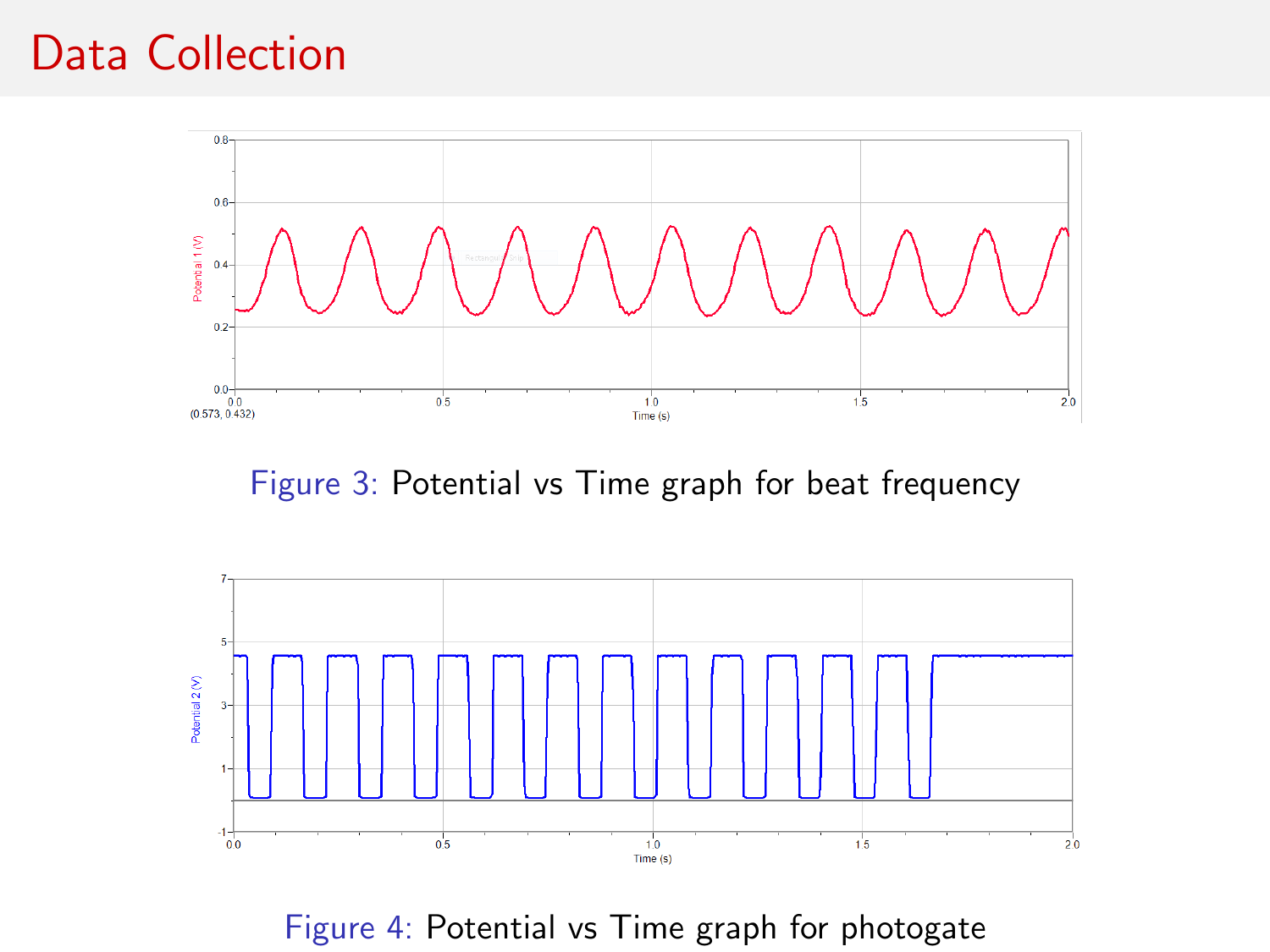### **Results**

| <b>Trial</b> | Speed of light $(10^8 m/s)$ |
|--------------|-----------------------------|
| 1            | 2.988                       |
| 2            | 3.007                       |
| 3            | 3.023                       |
| 4            | 3.002                       |
| 5            | 3.000                       |
| 6            | 3.002                       |
| 7            | 3.003                       |
| 8            | 3.008                       |
| 9            | 3.011                       |
| 10           | 2.995                       |

Table 1: Value of c for each trial

 $\blacktriangleright$  Average value of speed of light

 $c_{measured} = (3.004 \pm 0.003) * 10^8 m/s$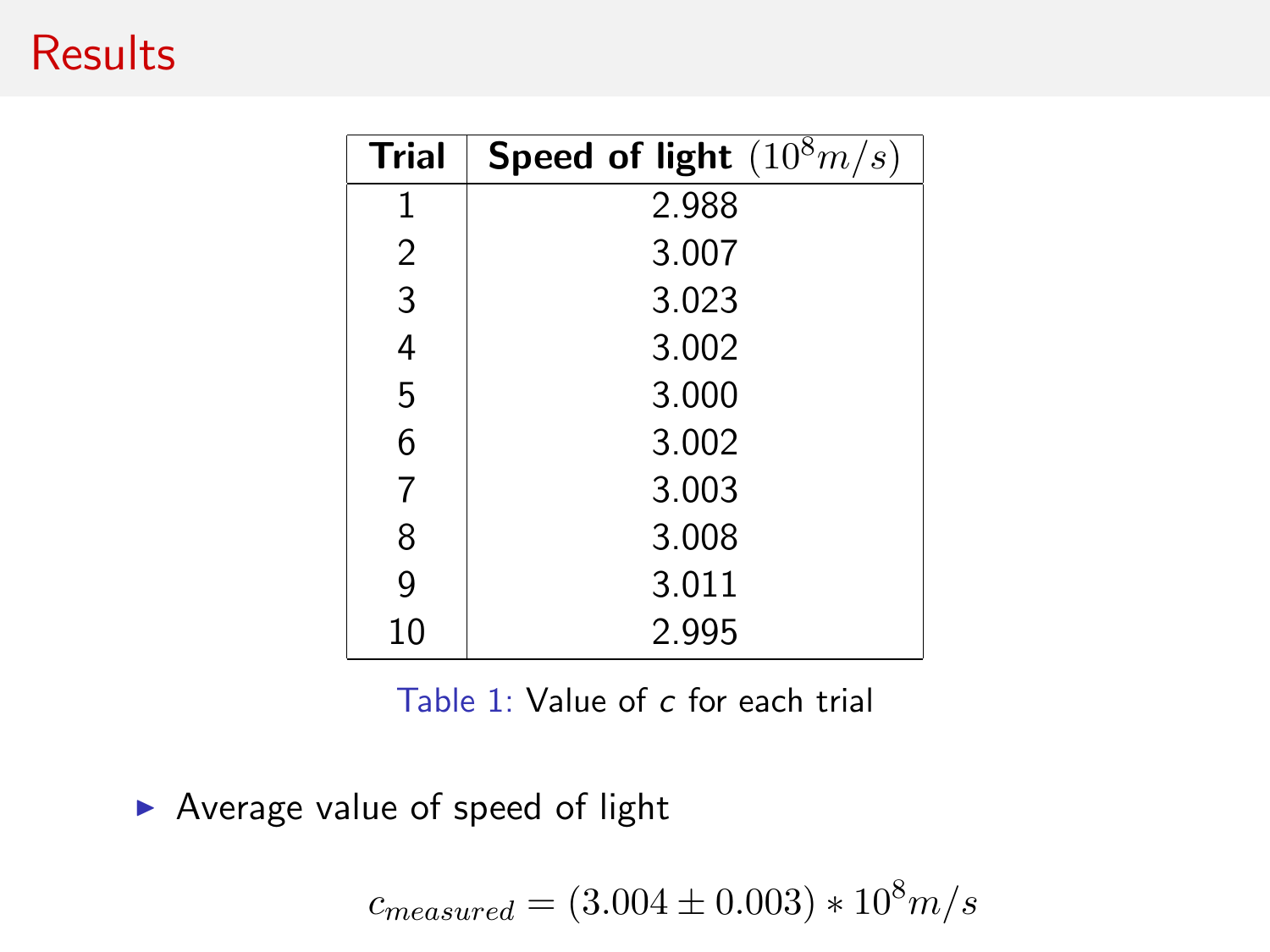$\blacktriangleright$  Average value of speed of light

$$
c_{measured} = (3.004 \pm 0.003) * 10^8 m/s
$$

 $\triangleright$  Accepted value of speed of light

$$
c = 2.998 * 10^8 m/s
$$

- Percentage error  $= 0.202\%$
- $\blacktriangleright$  Measures the Doppler shift of the microwaves
	- $\triangleright$  results when one of the interferometer's mirrors is moving